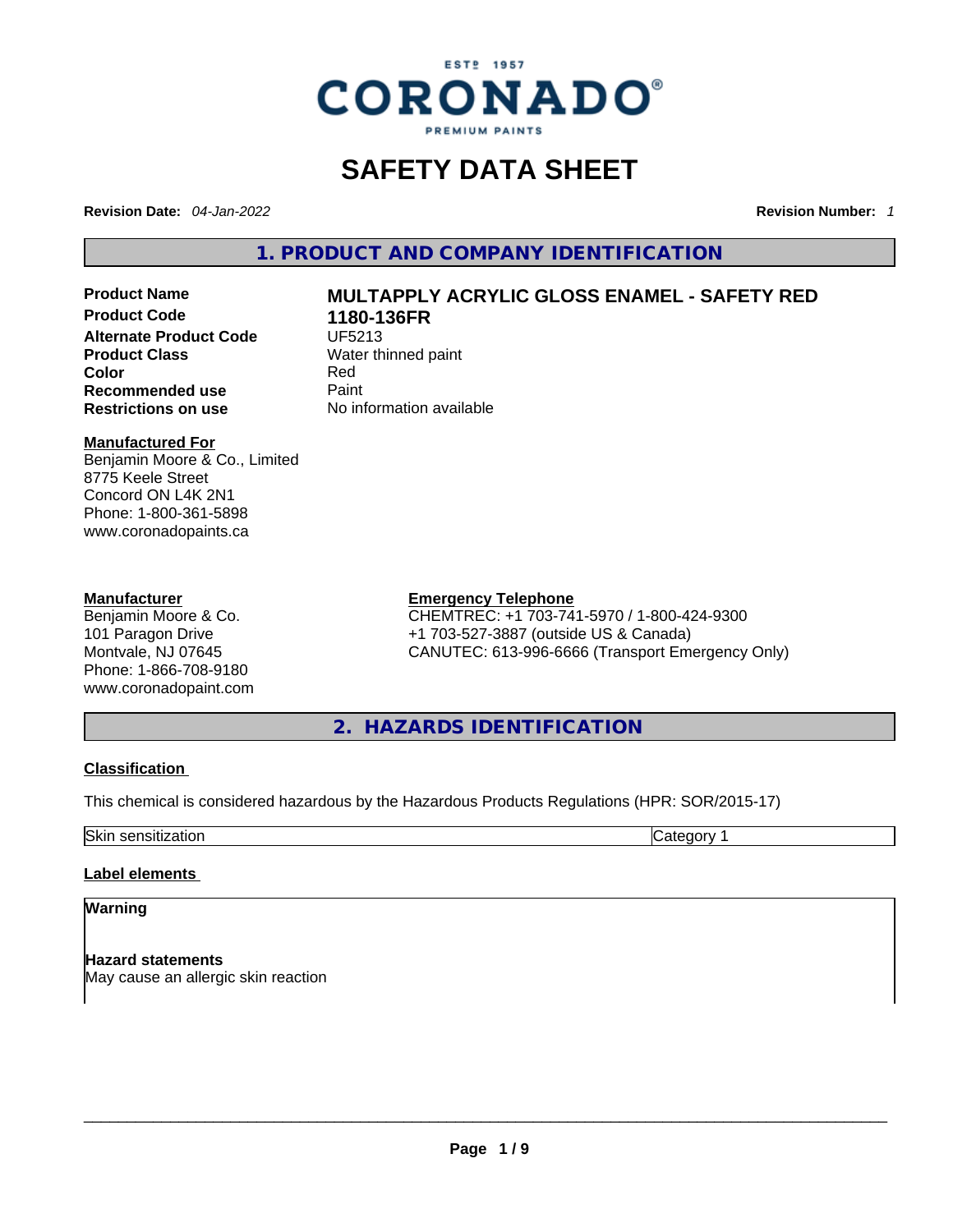

**Appearance** liquid **Odor 11** and **Odor 11** and **Odor 11** and **Odor 11** and **Odor 11** and **Odor** 11 and **Odor** 11 and **Odor** 11 and **Odor** 11 and **Odor** 11 and **Odor** 11 and **Odor** 11 and **Odor** 11 and **Odor** 11 and **Odor** 

# **Precautionary Statements - Prevention**

Avoid breathing dust/fume/gas/mist/vapors/spray Contaminated work clothing should not be allowed out of the workplace Wear protective gloves

#### **Skin**

IF ON SKIN: Wash with plenty of soap and water If skin irritation or rash occurs: Get medical advice/attention Wash contaminated clothing before reuse

#### **Precautionary Statements - Disposal**

Dispose of contents/container to an approved waste disposal plant

#### **Other information**

No information available

May cause allergic skin reaction

**WARNING:** This product contains isothiazolinone compounds at levels of <0.1%. These substances are biocides commonly found in most paints and a variety of personal care products as a preservative. Certain individuals may be sensitive or allergic to these substances, even at low levels.

**3. COMPOSITION INFORMATION ON COMPONENTS** 

| <b>Chemical name</b>                                                            | CAS No.    | Weight-%      | Hazardous Material<br>registry number<br>(HMIRA registry #) | Date HMIRA filed and<br>Information Review Act date exemption granted<br>(if applicable) |
|---------------------------------------------------------------------------------|------------|---------------|-------------------------------------------------------------|------------------------------------------------------------------------------------------|
| Propanoic acid, 2-methyl-,<br>monoester with<br>2,2,4-trimethyl-1,3-pentanediol | 25265-77-4 | $-5%$         |                                                             |                                                                                          |
| Hexanedioic acid, dihydrazide                                                   | 1071-93-8  | $0.5 - 1\%$   |                                                             |                                                                                          |
| Ammonia                                                                         | 7664-41-7  | $0.1 - 0.25%$ |                                                             |                                                                                          |
| Ammonium hydroxide                                                              | 1336-21-6  | $0.1 - 0.25%$ |                                                             |                                                                                          |
| 1,2-Benzisothiazolin-3-one                                                      | 2634-33-5  | $0.1 - 0.25%$ |                                                             |                                                                                          |

\*The exact percentage (concentration) of composition has been withheld as a trade secret

# **4. FIRST AID MEASURES**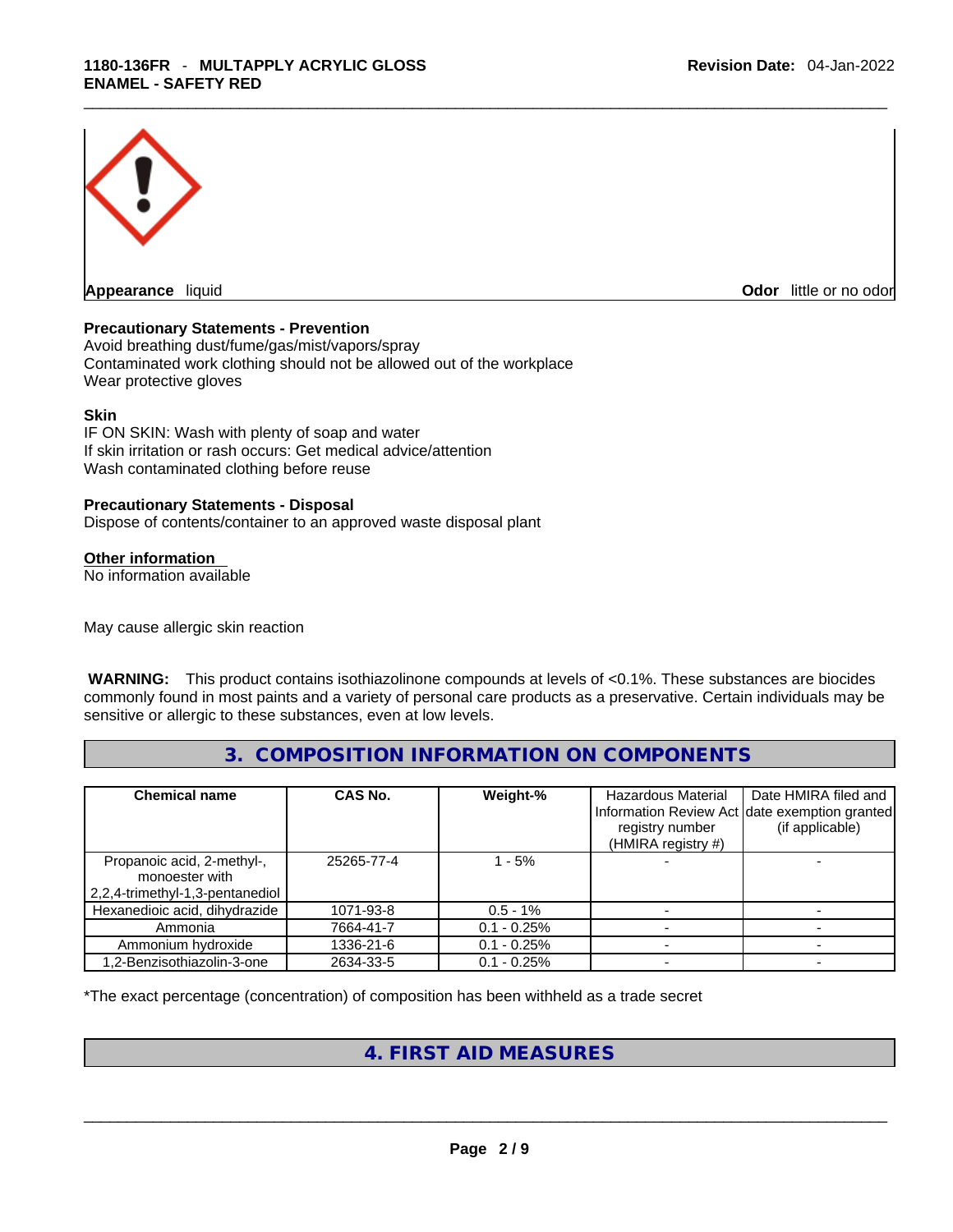| <b>General Advice</b>                  | No hazards which require special first aid measures.                                                                                                                                                                                   |
|----------------------------------------|----------------------------------------------------------------------------------------------------------------------------------------------------------------------------------------------------------------------------------------|
| <b>Eye Contact</b>                     | Rinse thoroughly with plenty of water for at least 15<br>minutes and consult a physician.                                                                                                                                              |
| <b>Skin Contact</b>                    | Wash off immediately with soap and plenty of water while<br>removing all contaminated clothes and shoes. If skin<br>irritation persists, call a physician. Wash clothing before<br>reuse. Destroy contaminated articles such as shoes. |
| <b>Inhalation</b>                      | Move to fresh air. If symptoms persist, call a physician.                                                                                                                                                                              |
| Ingestion                              | Clean mouth with water and afterwards drink plenty of<br>water. Consult a physician if necessary.                                                                                                                                      |
| <b>Most Important Symptoms/Effects</b> | May cause allergic skin reaction.                                                                                                                                                                                                      |
| <b>Notes To Physician</b>              | Treat symptomatically.                                                                                                                                                                                                                 |

**5. FIRE-FIGHTING MEASURES** 

| <b>Suitable Extinguishing Media</b>                                                                                                                                                    | Use extinguishing measures that are appropriate to local<br>circumstances and the surrounding environment.                                   |  |  |  |
|----------------------------------------------------------------------------------------------------------------------------------------------------------------------------------------|----------------------------------------------------------------------------------------------------------------------------------------------|--|--|--|
| Protective equipment and precautions for firefighters                                                                                                                                  | As in any fire, wear self-contained breathing apparatus<br>pressure-demand, MSHA/NIOSH (approved or equivalent)<br>and full protective gear. |  |  |  |
| <b>Specific Hazards Arising From The Chemical</b>                                                                                                                                      | Closed containers may rupture if exposed to fire or<br>extreme heat.                                                                         |  |  |  |
| <b>Sensitivity to mechanical impact</b>                                                                                                                                                | No.                                                                                                                                          |  |  |  |
| Sensitivity to static discharge                                                                                                                                                        | No                                                                                                                                           |  |  |  |
| <b>Flash Point Data</b><br>Flash point (°F)<br>Flash Point (°C)<br><b>Method</b><br><b>Flammability Limits In Air</b><br>Lower flammability limit:<br><b>Upper flammability limit:</b> | Not applicable<br>Not applicable<br>Not applicable<br>Not applicable<br>Not applicable                                                       |  |  |  |
| Health: 1<br>Flammability: 0<br><b>NFPA</b>                                                                                                                                            | <b>Instability: 0</b><br><b>Special: Not Applicable</b>                                                                                      |  |  |  |
| <b>NFPA Legend</b><br>0 - Not Hazardous<br>1 - Slightly<br>2 - Moderate<br>$3 - High$<br>4 - Severe                                                                                    |                                                                                                                                              |  |  |  |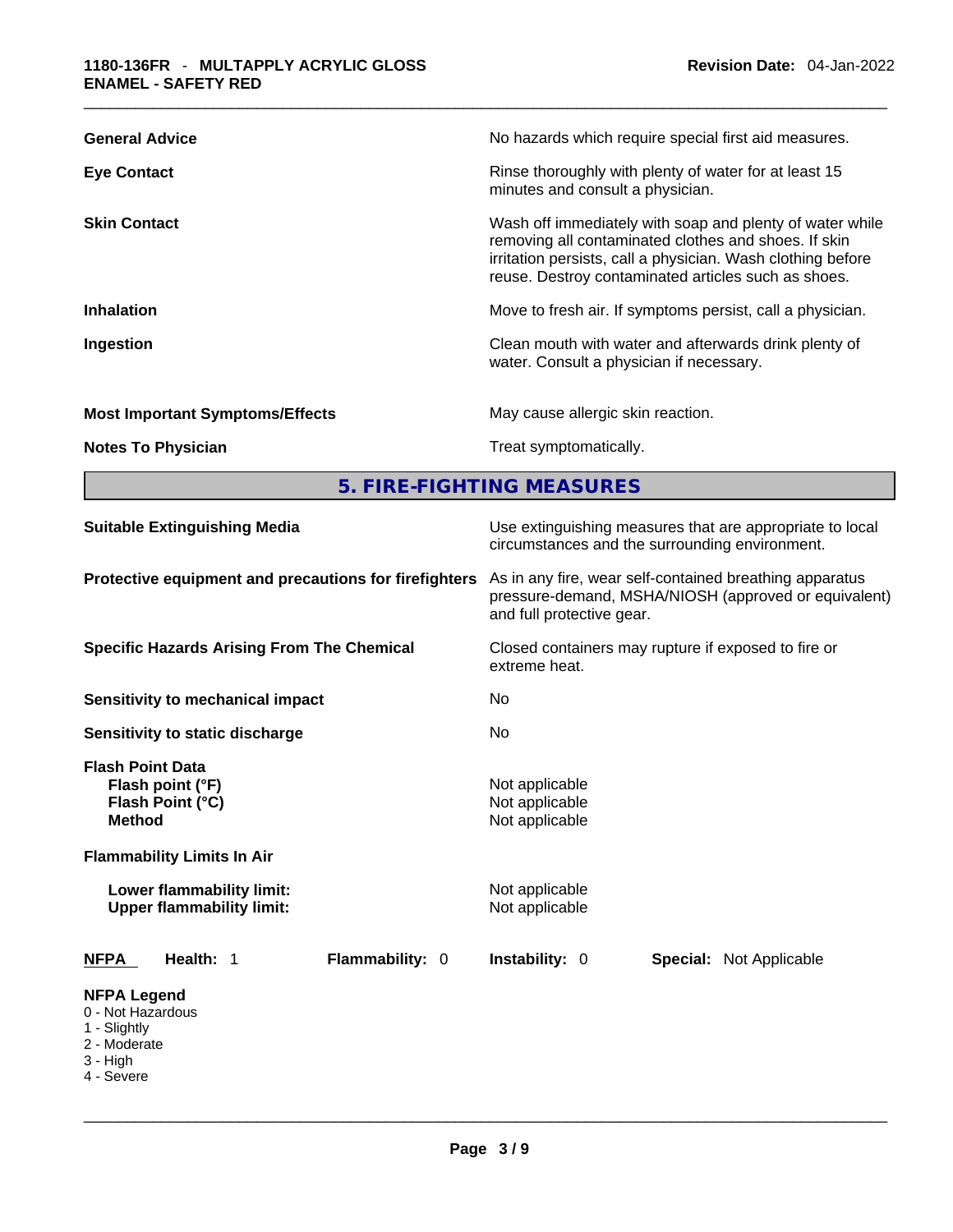*The ratings assigned are only suggested ratings, the contractor/employer has ultimate responsibilities for NFPA ratings where this system is used.* 

*Additional information regarding the NFPA rating system is available from the National Fire Protection Agency (NFPA) at www.nfpa.org.* 

## **6. ACCIDENTAL RELEASE MEASURES**

**Personal Precautions Avoid contact with skin, eyes and clothing. Ensure Personal Precautions** adequate ventilation.

**Other Information Discription Prevent further leakage or spillage if safe to do so.** 

**Environmental precautions** See Section 12 for additional Ecological Information.

**Methods for Cleaning Up Example 20 Soak** up with inert absorbent material. Sweep up and shovel into suitable containers for disposal.

#### **7. HANDLING AND STORAGE**

**Handling Handling Avoid contact with skin, eyes and clothing. Avoid breathing** vapors, spray mists or sanding dust. In case of insufficient ventilation, wear suitable respiratory equipment.

**Storage Example 20 Keep container tightly closed. Keep out of the reach of Keep** out of the reach of

**Incompatible Materials No information available** 

**8. EXPOSURE CONTROLS/PERSONAL PROTECTION** 

children.

#### **Exposure Limits**

| Chemical name | <b>ACGIH TLV</b> | <b>Alberta</b>             | <b>British Columbia</b> | Ontario       | Quebec                     |
|---------------|------------------|----------------------------|-------------------------|---------------|----------------------------|
| Ammonia       | STEL: 35 ppm     | 25 ppm - TWA               | 25 ppm - TWA            | 25 ppm - TWA  | 25 ppm - TWAEV             |
|               | TWA: 25 ppm      | 17 mg/m $3$ - TWA          | 35 ppm - STEL           | 35 ppm - STEL | 17 mg/m $3$ - TWAEV        |
|               |                  | 35 ppm - STEL              |                         |               | 35 ppm - STEV              |
|               |                  | $24 \text{ ma/m}^3$ - STEL |                         |               | $24 \text{ ma/m}^3$ - STEV |

**Legend**

ACGIH - American Conference of Governmental Industrial Hygienists Alberta - Alberta Occupational Exposure Limits

British Columbia - British Columbia Occupational Exposure Limits

Ontario - Ontario Occupational Exposure Limits

Quebec - Quebec Occupational Exposure Limits

N/E - Not established

#### **Personal Protective Equipment**

**Engineering Measures Ensure adequate ventilation, especially in confined areas.** 

**Eye/Face Protection Safety glasses with side-shields. Skin Protection Protection Protective gloves and impervious clothing. Respiratory Protection In case of insufficient ventilation wear suitable respiratory** equipment.

**Hygiene Measures Avoid contact with skin, eyes and clothing. Remove and Avoid contact with skin, eyes and clothing. Remove and**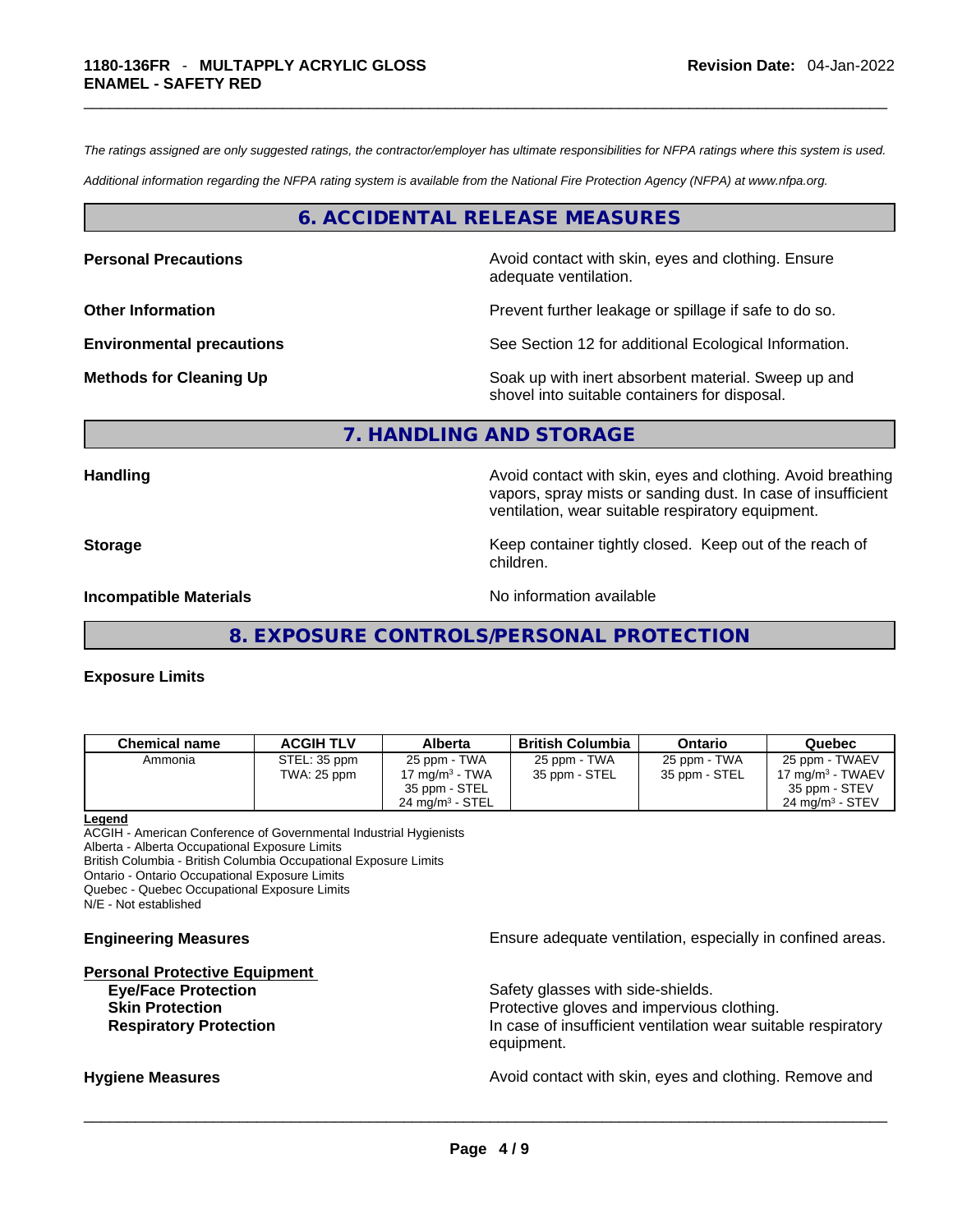wash contaminated clothing before re-use. Wash thoroughly after handling.

#### **9. PHYSICAL AND CHEMICAL PROPERTIES**

**Appearance** liquid **Odor little or no odor Odor Threshold**<br> **Density (Ibs/gal)**<br> **Density (Ibs/gal)**<br>
2.5 - 8.7 **Density** (Ibs/gal) **Specific Gravity** 1.02 - 1.04 **pH**<br>
Viscosity (cps) The Contract of the Contract of the Viscosity (cps) and Viscosity (cps) **Solubility(ies)**<br> **No information available**<br> **Water solubility**<br> **Water solubility Evaporation Rate No information available No information available Vapor pressure**  No information available **No information** available **Vapor density No information available No information available Wt. % Solids** 30 - 40 **Vol. % Solids** 25 - 35 **Wt. % Volatiles** 60 - 70 **Vol. % Volatiles VOC Regulatory Limit (g/L)**  $\leftarrow$  100<br> **Roiling Point (°F)** 212 **Boiling Point (°F) Boiling Point (°C)** 100 **Freezing point (°F)** 32 **Freezing Point (°C) Flash point (°F)** Not applicable **Flash Point (°C)** Not applicable **Method** Not applicable **Flammability (solid, gas)** Not applicable **Upper flammability limit:**<br> **Lower flammability limit:** Not applicable Not applicable **Lower flammability limit: Autoignition Temperature (°F)**<br> **Autoignition Temperature (°C)** No information available **Autoignition Temperature (°C)**<br> **Decomposition Temperature (°F)** No information available **Decomposition Temperature (°F) Decomposition Temperature (°C)** No information available **Partition coefficient** No information available

**Viscosity (cps)** No information available **No information available** 

# **10. STABILITY AND REACTIVITY**

| <b>Reactivity</b>                         | Not Applicable                           |
|-------------------------------------------|------------------------------------------|
| <b>Chemical Stability</b>                 | Stable under normal conditions.          |
| <b>Conditions to avoid</b>                | Prevent from freezing.                   |
| <b>Incompatible Materials</b>             | No materials to be especially mentioned. |
| <b>Hazardous Decomposition Products</b>   | None under normal use.                   |
| <b>Possibility of hazardous reactions</b> | None under normal conditions of use.     |
|                                           |                                          |
|                                           |                                          |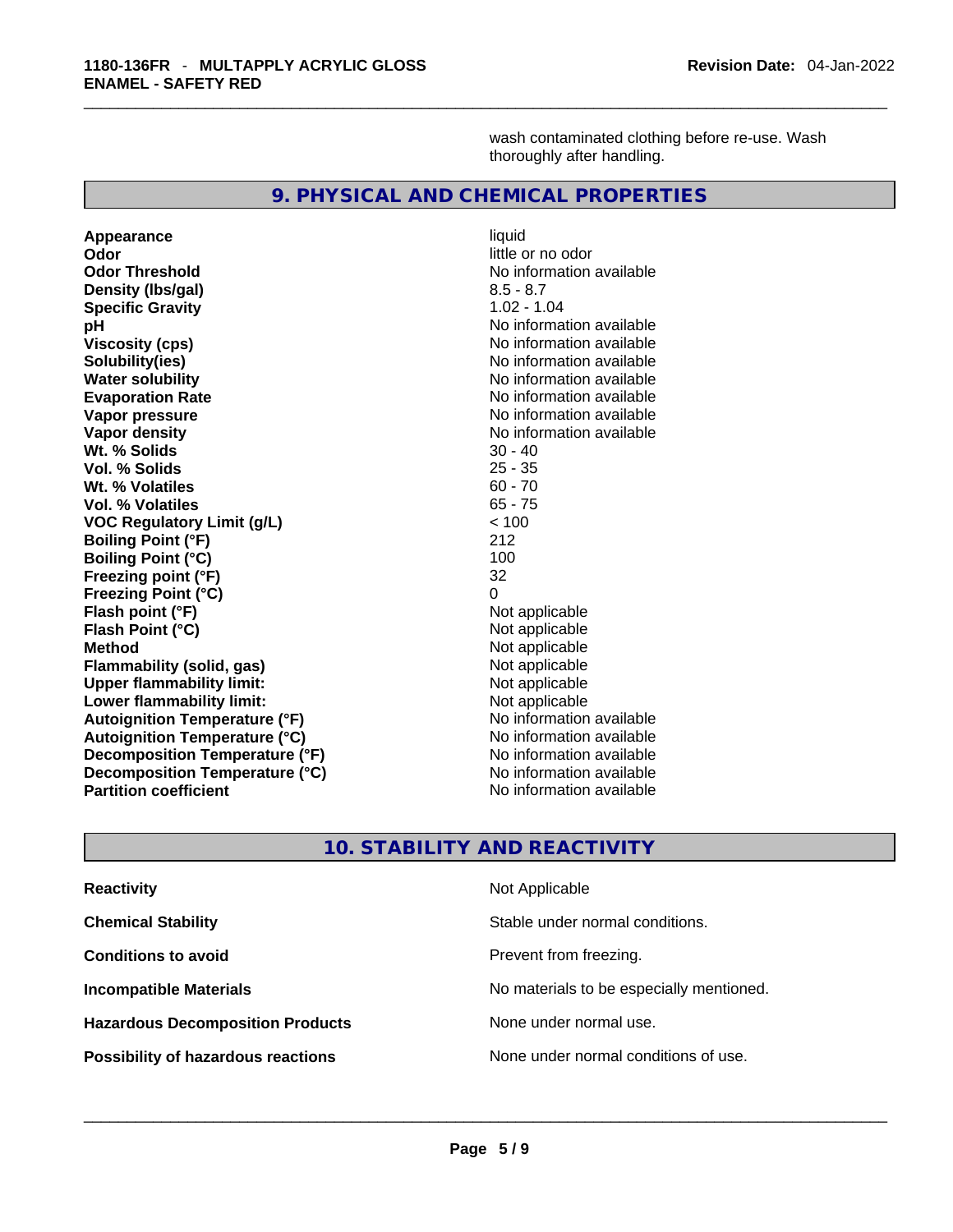# **11. TOXICOLOGICAL INFORMATION**

# **Product Information Information on likely routes of exposure Principal Routes of Exposure Exposure** Eye contact, skin contact and inhalation. **Acute Toxicity Product Information Information No information available Symptoms** related to the physical, chemical and toxicological characteristics **Symptoms Symptoms No information available Delayed and immediate effects as well as chronic effects from short and long-term exposure Eye contact Exercise 3 May cause slight irritation Skin contact Substance may cause slight skin irritation. Prolonged or** Substance may cause slight skin irritation. Prolonged or repeated contact may dry skin and cause irritation. **Inhalation Inhalation Inhalation May cause irritation of respiratory tract. Ingestion Ingestion Index is a structure of the line of the line of the line of the line of the line of the line of the line of the line of the line of the line of the line of the line of the line of the line of the l** vomiting and diarrhea. **Sensitization May cause an allergic skin reaction.** May cause an allergic skin reaction. **Neurological Effects** No information available. **Mutagenic Effects Mutagenic Effects No information available. Reproductive Effects No information available.** No information available. **Developmental Effects No information available. Target organ effects and intervalse in the set of the No information available. STOT -** single exposure<br> **STOT -** repeated exposure<br> **STOT -** repeated exposure<br>
No information available. **STOT** - repeated exposure<br>Other adverse effects No information available. **Aspiration Hazard**  No information available.

#### **Numerical measures of toxicity**

#### **The following values are calculated based on chapter 3.1 of the GHS document**

#### **ATEmix (inhalation-dust/mist)** 292.1 mg/L

#### **Component Information**

| Chemical name                                                                                 | Oral LD50            | Dermal LD50           | Inhalation LC50                                                                  |
|-----------------------------------------------------------------------------------------------|----------------------|-----------------------|----------------------------------------------------------------------------------|
| Propanoic acid, 2-methyl-,<br>monoester with<br>2,2,4-trimethyl-1,3-pentanediol<br>25265-77-4 | $=$ 3200 mg/kg (Rat) | $> 15200$ mg/kg (Rat) |                                                                                  |
| Ammonia<br>7664-41-7                                                                          | $=$ 350 mg/kg (Rat)  |                       | $= 9850$ mg/m <sup>3</sup> (Rat) 1 h<br>Rat ) 1 h<br>$= 13770$ mg/m <sup>3</sup> |
| Ammonium hydroxide<br>1336-21-6                                                               | $=$ 350 mg/kg (Rat)  | -                     |                                                                                  |
| 1,2-Benzisothiazolin-3-one<br>2634-33-5                                                       | $= 1020$ mg/kg (Rat) | $>$ 2000 mg/kg (Rat)  |                                                                                  |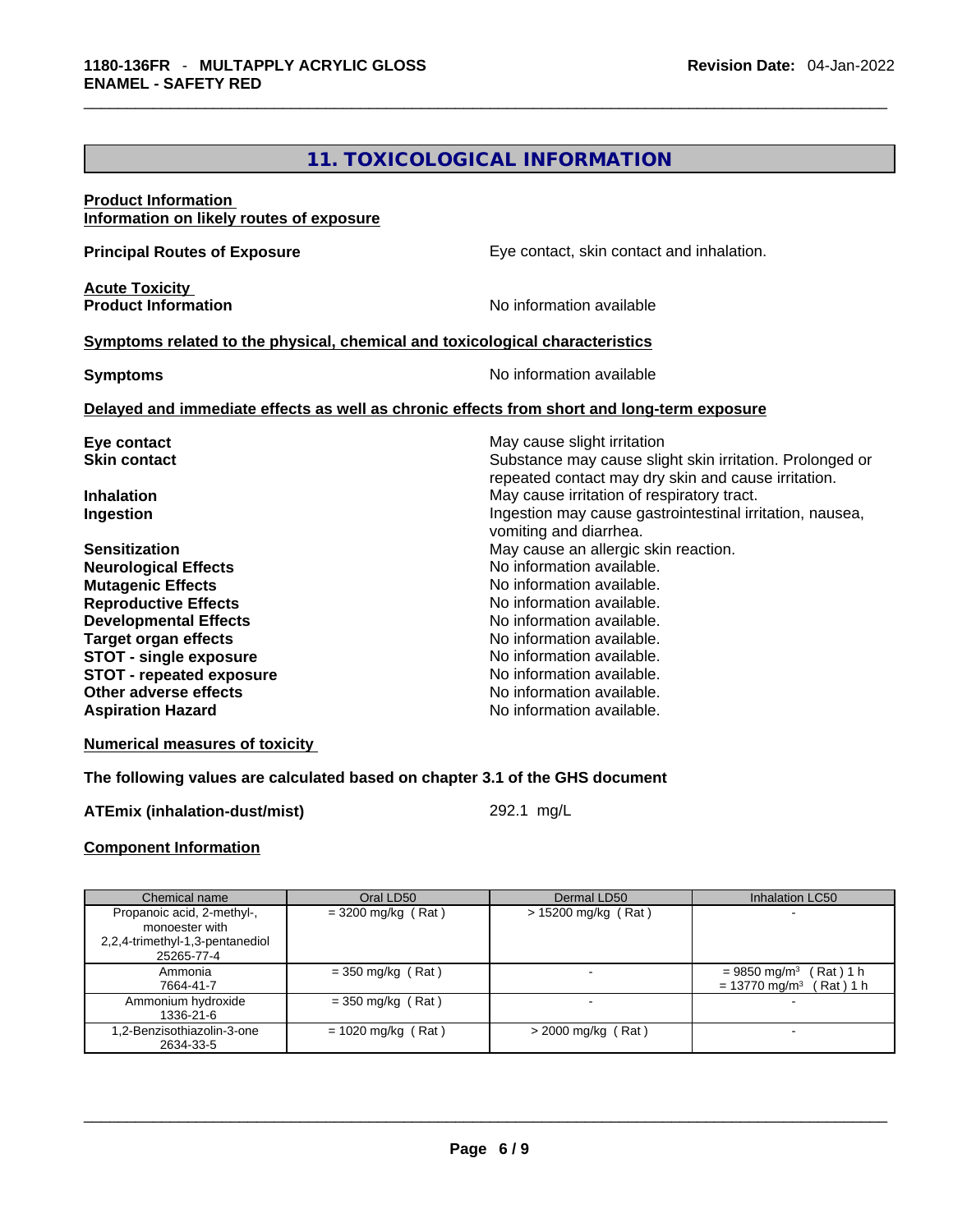# **Chronic Toxicity**

#### **Carcinogenicity**

*There are no known carcinogenic chemicals in this product above reportable levels.* 

**12. ECOLOGICAL INFORMATION** 

# **Ecotoxicity Effects**

The environmental impact of this product has not been fully investigated.

#### **Product Information**

#### **Acute Toxicity to Fish**

No information available

# **Acute Toxicity to Aquatic Invertebrates**

No information available

#### **Acute Toxicity to Aquatic Plants**

No information available

#### **Persistence / Degradability**

No information available.

#### **Bioaccumulation**

There is no data for this product.

#### **Mobility in Environmental Media**

No information available.

#### **Ozone**

No information available

#### **Component Information**

#### **Acute Toxicity to Fish**

1,2-Benzisothiazolin-3-one LC50: 1.3 mg/L (Rainbow Trout - 96 hr.)

#### **Acute Toxicity to Aquatic Invertebrates**

1,2-Benzisothiazolin-3-one LC50: 1.5 mg/L (Daphnia magna - 96 hr.)

#### **Acute Toxicity to Aquatic Plants**

1,2-Benzisothiazolin-3-one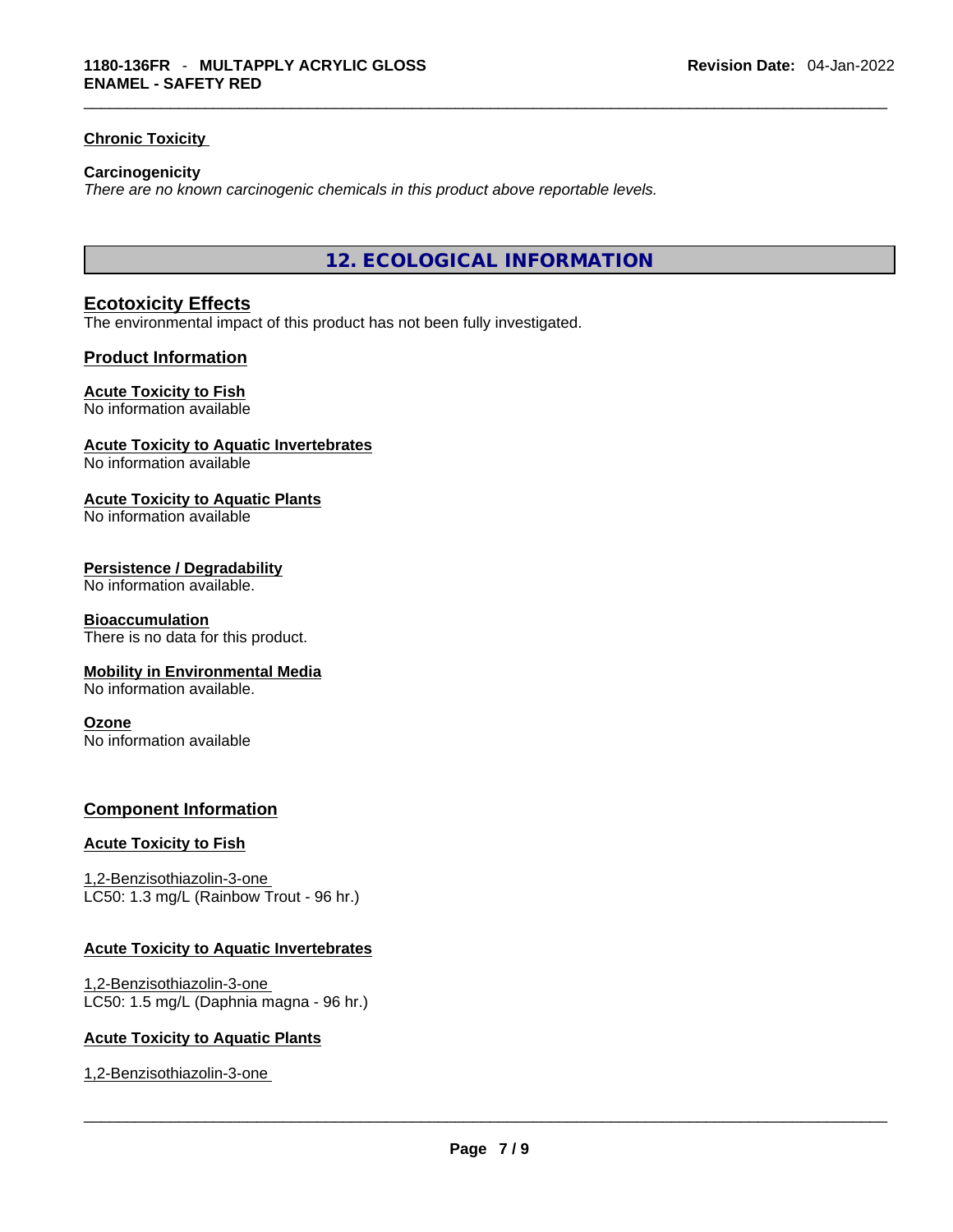LC50: 0.15 mg/L (Algae (Selenastrum capricornutum) - 72 hrs.)

# **13. DISPOSAL CONSIDERATIONS**

**Waste Disposal Method** Dispose of in accordance with federal, state, provincial, and local regulations. Local requirements may vary, consult your sanitation department or state-designated environmental protection agency for more disposal options.

**14. TRANSPORT INFORMATION** 

**ICAO / IATA** Not regulated

**TDG** Not regulated

**IMDG / IMO Not regulated** 

**15. REGULATORY INFORMATION** 

#### **International Inventories**

| <b>TSCA: United States</b> | Yes - All components are listed or exempt. |
|----------------------------|--------------------------------------------|
| DSL: Canada                | No - Not all of the components are listed. |
|                            | One or more component is listed on NDSL.   |

# **National Pollutant Release Inventory (NPRI)**

**NPRI Parts 1- 4**

This product contains the following Parts 1-4 NPRI chemicals:

| <b>Chemical name</b> | CAS No          | Weight-%    | <b>NPRI Parts 1-4</b> |
|----------------------|-----------------|-------------|-----------------------|
| Ammonia              | $7664 - 41 - 7$ | 0.25%<br>υ. | Listed                |
|                      |                 |             |                       |

#### **NPRI Part 5**

This product contains the following NPRI Part 5 Chemicals:

*None*

#### **WHMIS Regulatory Status**

This product has been classified in accordance with the hazard criteria of the Hazardous Products Regulations (HPR) and the SDS contains all the information required by the HPR. \_\_\_\_\_\_\_\_\_\_\_\_\_\_\_\_\_\_\_\_\_\_\_\_\_\_\_\_\_\_\_\_\_\_\_\_\_\_\_\_\_\_\_\_\_\_\_\_\_\_\_\_\_\_\_\_\_\_\_\_\_\_\_\_\_\_\_\_\_\_\_\_\_\_\_\_\_\_\_\_\_\_\_\_\_\_\_\_\_\_\_\_\_